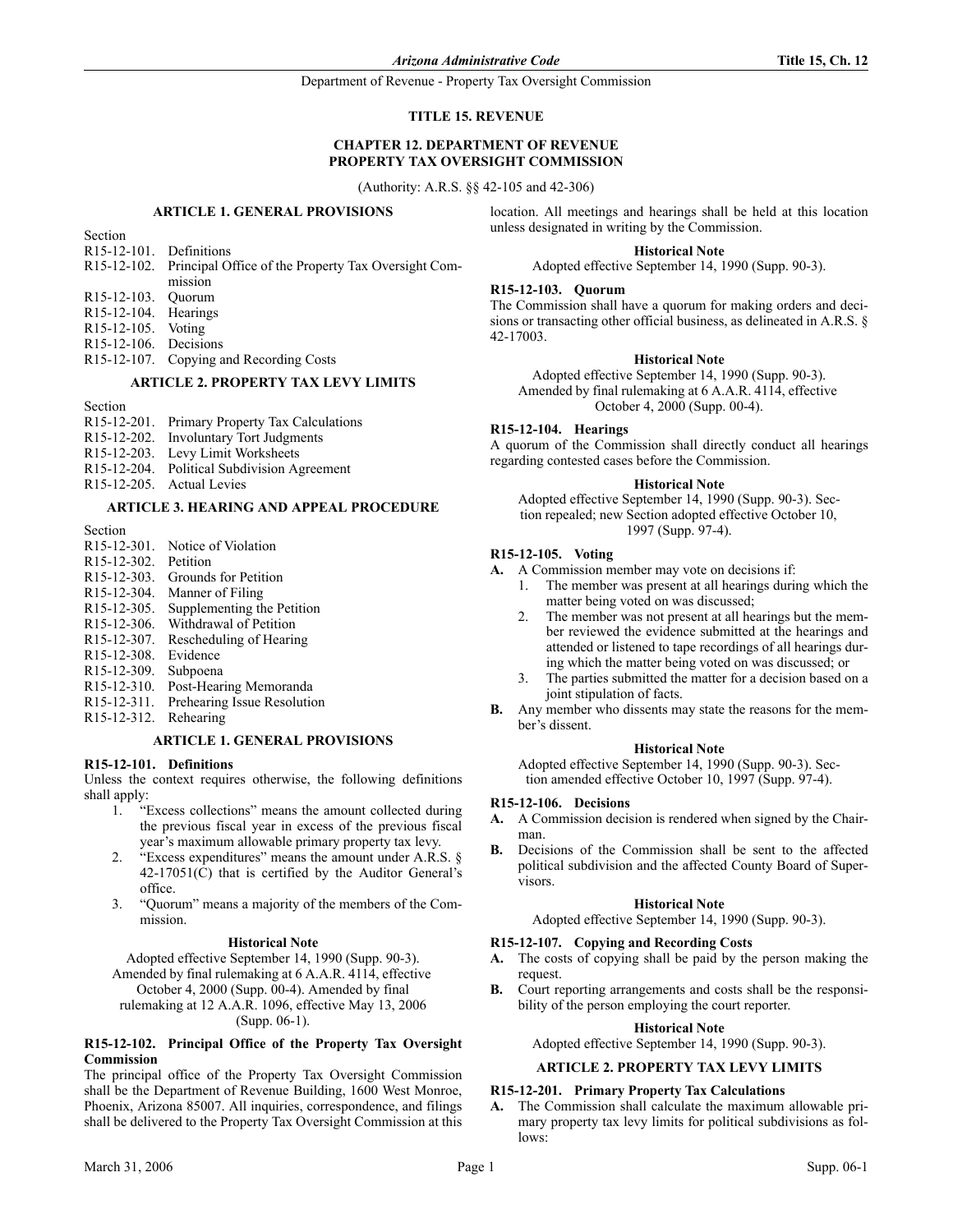# **Title 15, Ch. 12** *Arizona Administrative Code*

# Department of Revenue - Property Tax Oversight Commission

- 1. The maximum allowable primary property tax rate shall equal the resulting value of the following rounded to four decimal places:
	- a. 102% of the sum of the previous fiscal year's maximum primary property tax levy divided by;
	- b. the sum of the values provided by the County Assessor's office and the Department for the current year's value of the previous year's centrally assessed, locally assessed real, locally assessed secured personal, and locally assessed unsecured personal property, divided by 100.
- 2. The maximum allowable primary property tax levy limit shall equal the sum of the current value of the current year's property as provided by the County Assessor and the Department including centrally assessed, locally real, locally assessed secured personal, and locally assessed unsecured personal property, divided by 100 and multiplied by the maximum allowable primary property tax rate.
- 3. Political subdivisions may request that a specific alternative methodology be considered by the Commission. If the Commission determines the alternative methodology will more accurately calculate the levy limit of the political subdivision, such alternative methodology shall be used.
- **B.** The Commission shall calculate the allowable primary property tax levy limit by reducing the maximum allowable primary property tax levy limit by the sum of the amount of excess levies, excess collections and excess expenditures.

# **Historical Note**

Adopted effective September 14, 1990 (Supp. 90-3).

# **R15-12-202. Involuntary Tort Judgments**

- **A.** A political subdivision that paid an involuntary tort judgment may only use the judgment to:
	- 1. Offset excess collections from the previous fiscal year; or 2. Justify a primary property tax levy limit being set above
- the maximum allowable rate in the current fiscal year. **B.** The Commission shall recognize an involuntary tort judgment
	- if:
- 
- 1. The judgment is pursuant to a court order or settlement agreement;
- 2. The judgment is approved for payment by the political subdivision's governing board;
- 3. The Attorney General certifies that the judgment is an involuntary tort judgment; and
- 4. The political subdivision submits copies of the court order or settlement agreement and the minutes of the governing board's pay approval to the Commission on or before the 1st Monday of July.

## **Historical Note**

Adopted effective September 14, 1990 (Supp. 90-3). Spelling of the word "tort" in subsection (A) corrected (Supp. 94-3). Amended effective October 10, 1997 (Supp. 97-4).

# **R15-12-203. Levy Limit Worksheets**

- **A.** The counties shall simultaneously submit copies of the final levy limit worksheets for all political subdivisions in their respective counties to the Commission and the affected political subdivision. The County Assessor shall verify that the copies are true and correct and, if so, certify the copies.
- **B.** The counties shall deliver the worksheets to affected political subdivisions and the Commission on or before the 2nd Monday of August.

# **Historical Note**

Adopted effective September 14, 1990 (Supp. 90-3). Amended effective October 10, 1997 (Supp. 97-4).

# **R15-12-204. Political Subdivision Agreement**

- **A.** If a political subdivision disagrees with the county's final levy limit worksheet calculations, the political subdivision shall, within 10 days of receipt of the county's calculations, file in writing with the Commission a statement of disagreement and the figures it deems appropriate. Failure to act within the 10 days shall be deemed agreement by the political subdivision.
- **B.** Upon timely petition of the political subdivision for good cause shown, or on its own motion, the Commission may permit the political subdivision to present objections to specific items at a later date.

## **Historical Note**

Adopted effective September 14, 1990 (Supp. 90-3). Amended by final rulemaking at 12 A.A.R. 1096, effective May 13, 2006 (Supp. 06-1).

# **R15-12-205. Actual Levies**

The chief county fiscal officers shall certify and submit to the Commission the amount of the primary property tax levied for each political subdivision within their counties within three days after each levy is determined.

# **Historical Note**

Adopted effective September 14, 1990 (Supp. 90-3).

# **ARTICLE 3. HEARING AND APPEAL PROCEDURE**

# **R15-12-301. Notice of Violation**

The notice of violation shall specify the violations found and the monetary amount in dispute. The notice shall inform the political subdivision of the right to petition on or before October 1 for a hearing on the Commission's finding of violation.

## **Historical Note**

Adopted effective September 14, 1990 (Supp. 90-3).

# **R15-12-302. Petition**

- **A.** All objections to the Commission's notice of violation shall be by written petition to the Commission. The petition shall include the following information:
	- 1. Name, title, address, and phone number of the political subdivision's contact person;
	- 2. A particularized statement of the errors allegedly committed by the Commission in its findings;
	- 3. A statement of facts upon which the political subdivision relies to support the assignment of errors alleged to have been committed by the Commission;
	- 4. The relief sought; and
	- 5. Whether an oral hearing is requested.
- **B.** The petition shall be addressed to the Chairman of the Commission.
- **C.** The petition shall be in a form that can readily be duplicated on standard office equipment.

## **Historical Note**

Adopted effective September 14, 1990 (Supp. 90-3).

# **R15-12-303. Grounds for Petition**

- **A.** Objections to notices of violation shall be limited to disputing the factual findings and conclusions of law of the Commission.
- **B.** The Commission shall refuse all petitions not based on a dispute of its factual findings or conclusions of law. Financial impacts on the political subdivision shall not be considered by the Commission in its decision-making.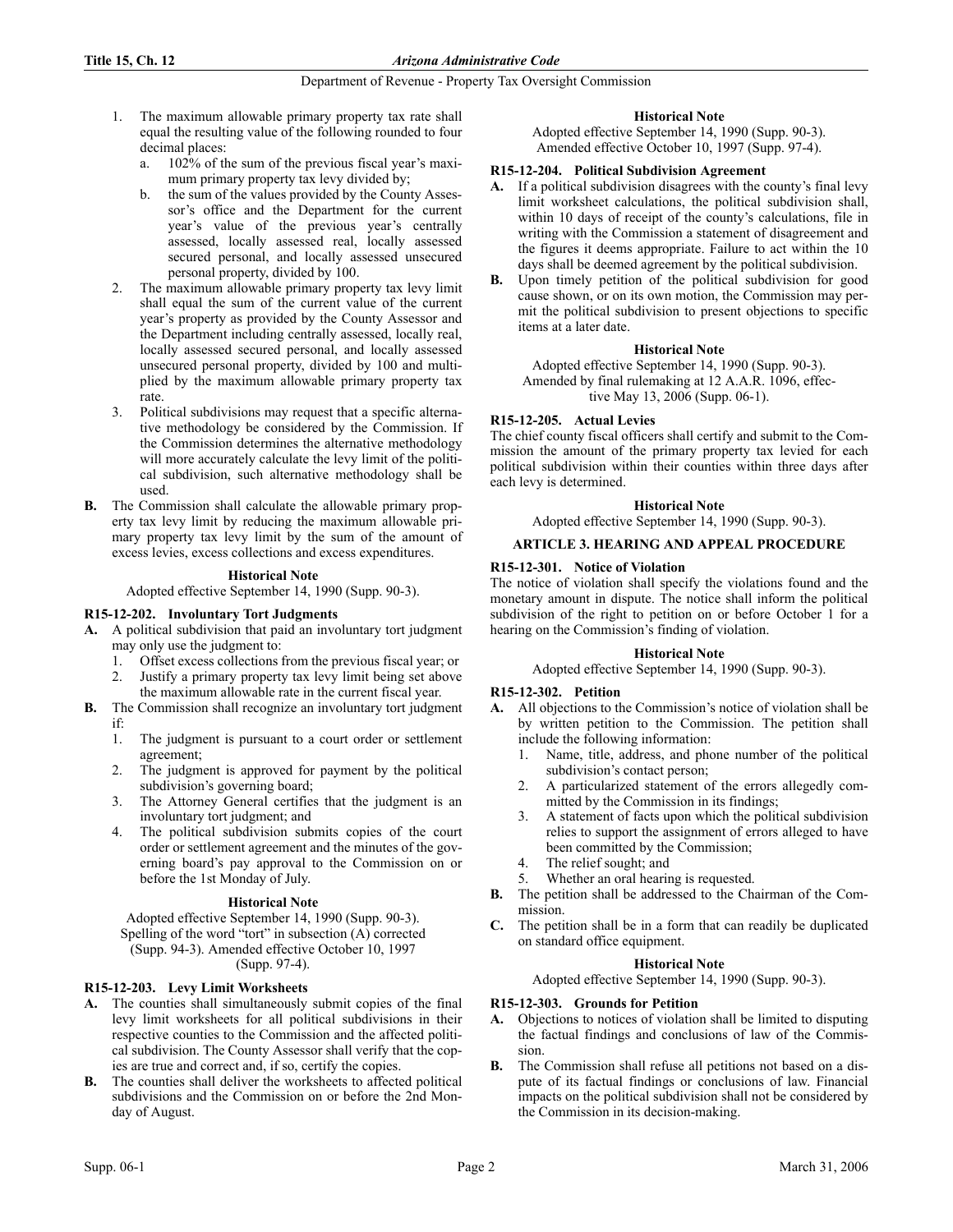# Department of Revenue - Property Tax Oversight Commission

# **Historical Note**

Adopted effective September 14, 1990 (Supp. 90-3).

## **R15-12-304. Manner of Filing**

- **A.** An original and six copies of the petition and any supporting memoranda shall be filed with the Chairman.
- **B.** No fee shall be charged for the filing of any petition or supporting memoranda.
- **C.** Upon receipt of a petition, the Commission staff shall record the filing of the petition and supporting memoranda.

### **Historical Note**

Adopted effective September 14, 1990 (Supp. 90-3).

#### **R15-12-305. Supplementing the Petition**

The Commission may grant a political subdivision's request for an additional period of time, not to exceed 15 days, within which to supplement a timely filed petition. The Commission shall not consider a supplement to the petition that the political subdivision files after the additional period of time granted.

#### **Historical Note**

Adopted effective September 14, 1990 (Supp. 90-3). Amended effective October 10, 1997 (Supp. 97-4).

#### **R15-12-306. Withdrawal of Petition**

- **A.** The petition may be withdrawn at the written request of the political subdivision before a final decision by the Commission is issued.
- **B.** When the petition is withdrawn, the Commission's finding shall be deemed final and shall not be subject to any further appeal.

#### **Historical Note**

Adopted effective September 14, 1990 (Supp. 90-3).

# **R15-12-307. Rescheduling of Hearing**

The Commission may postpone or recess the hearing for good cause shown. The Commission shall specify the date, time, and place for the hearing to continue.

#### **Historical Note**

Adopted effective September 14, 1990 (Supp. 90-3).

## **R15-12-308. Evidence**

**A.** The political subdivision and the Commission may:

- 1. Call and examine witnesses,
- 2. Introduce exhibits,
- 3. Cross-examine opposing witnesses on any matter relevant to the issues, even though the matter was not covered in the direct examination,
- 4. Impeach any witness regardless of which party first called the witness to testify,
- 5. Rebut the evidence against it, and
- 6. Call and examine as if under cross-examination a party or its employees, agents, or officers.
- **B.** The Commission shall be liberal in admitting evidence, but the Commission shall consider objections to the admission of and comments on the weakness of evidence in assigning weight to the evidence.
- **C.** The Commission shall take oral evidence only on oath or affirmation.
- **D.** Legible copies may be admitted into evidence or substituted in place of the original documents.
- **E.** The original records and files of the Commission or the Department of Revenue shall not be removed from their offices for use as evidence or for other purposes.
- The Commission may take official notice of the records maintained by the Department of Revenue.

### **Historical Note**

Adopted effective September 14, 1990 (Supp. 90-3). Amended effective October 10, 1997 (Supp. 97-4).

### **R15-12-309. Subpoena**

The Commission may, on request of a party or on its own initiative, issue subpoenas.

### **Historical Note**

Adopted effective September 14, 1990 (Supp. 90-3). Amended effective October 10, 1997 (Supp. 97-4).

# **R15-12-310. Post-Hearing Memoranda**

If the Commission desires the submission of post-hearing memoranda or information, the Commission shall, at the time of the hearing, direct the parties to submit the post-hearing memoranda or information within a period of time set by the Commission.

#### **Historical Note**

Adopted effective September 14, 1990 (Supp. 90-3). Amended effective October 10, 1997 (Supp. 97-4).

# **R15-12-311. Prehearing Issue Resolution**

If the Commission and a political subdivision agree as to the resolution of some or all of the issues prior to the hearing, the Commission shall stipulate to the agreed issues in the record and shall consider those issues withdrawn. The Commission shall then issue an order of partial resolution that becomes part of the Commission's record. The Commission shall forward copies of the order to the political subdivision, County Assessor and the Department of Revenue.

#### **Historical Note**

Adopted effective September 14, 1990 (Supp. 90-3). Amended effective October 10, 1997 (Supp. 97-4).

### **R15-12-312. Rehearing**

- **A.** Any party in a contested case before the Commission may file a petition for rehearing or review with the Commission within 30 days after receiving the final decision. The party shall attach a supporting memorandum, specifying the grounds for the petition.
- **B.** The party who filed the petition for rehearing or review may amend it at any time before the Commission rules. Any other party to the original hearing may file a response within 5 days after the Commission's receipt of the petition for rehearing or review. The party shall support the response with a memorandum discussing the legal and factual issues. Either party or the Commission may request oral argument.
- **C.** The Commission may grant a rehearing or review of the decision for any of the following causes that materially affect a party's rights:
	- 1. Irregularity in the administrative proceedings, or any order or abuse of discretion which deprived a party of a fair hearing;
	- 2. Misconduct of the Commission, its staff, or the prevailing party;
	- 3. Accident or surprise which could not have been prevented by ordinary prudence;
	- 4. Newly discovered material evidence which could not with reasonable diligence have been discovered and produced at the original hearing;
	- 5. Error in the admission or rejection of evidence or other errors of law occurring at the hearing or during the progress of the proceeding; or
	- 6. The decision is not justified by the evidence or is contrary to law.
- **D.** The Commission shall not consider the financial impact to the political subdivision as a cause for rehearing.